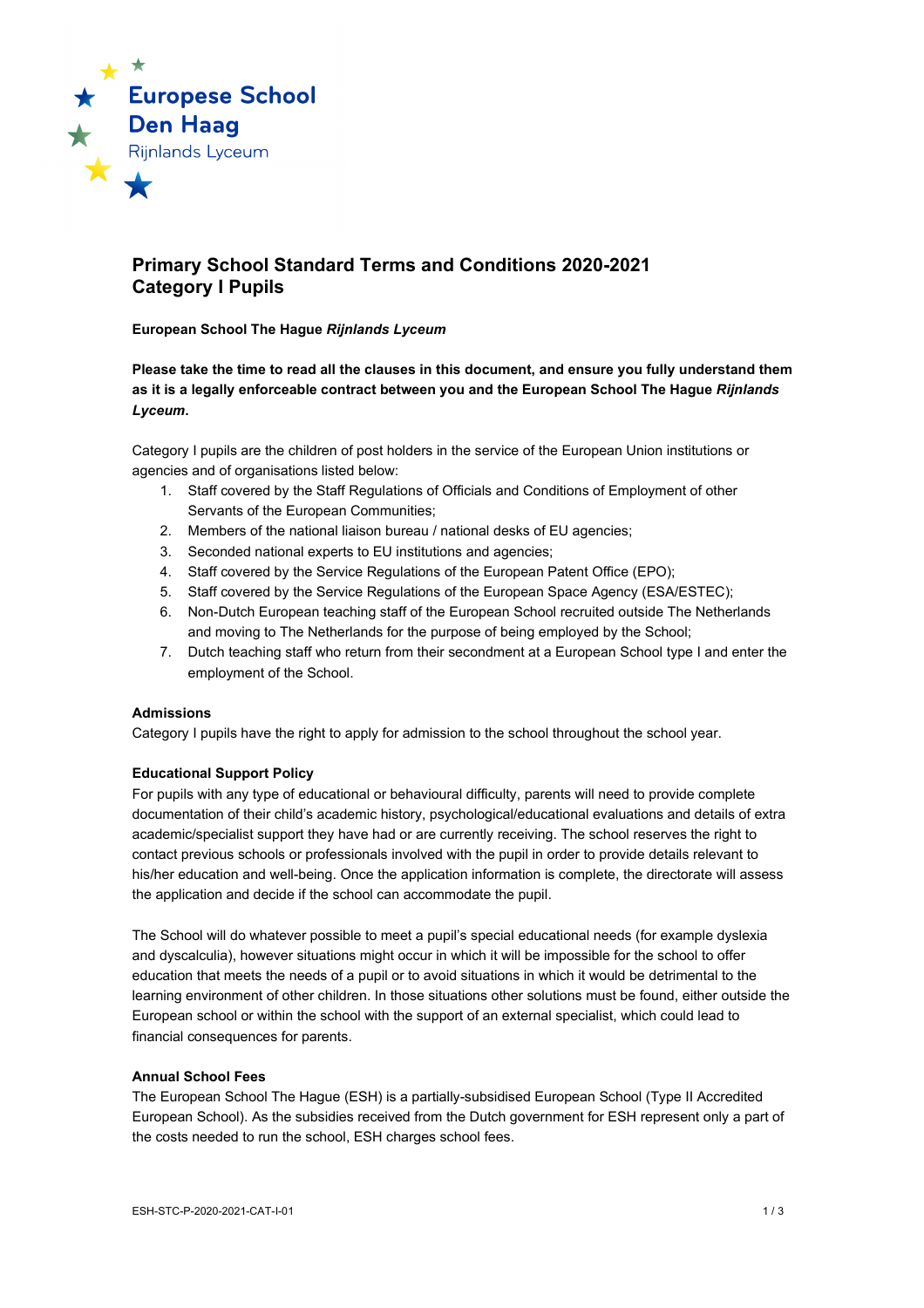

The school fee is set yearly by the Rijnlands foundation. The amount of the school fee is equal to the EU contribution per EU staff pupil as laid down in the Commission Decision education allowance decided by the European Commission *01-08-2013 C (2013) 4886 final*.

Staff covered by the Staff Regulations of Officials and Conditions of Employment of other Servants of the European Communities (e.g. Europol, Eurojust and the European Commission Staff Member) are exempted from paying school fees in accordance with the Commission's decision. ESH will receive the financial contribution directly from the Commission. All other parents referred to in our Admission Rules under Category I, will pay the school fee, or the school fee will be paid for them.

# **Primary School Fees 2020-2021 € 6812,00**

These fees are payable in return for education provided at The European School The Hague as specified in the annual School Guide.

## **Lunch Time Supervision Costs € 150,00**

All pupils remain on the school premises during their lunch break. They are supervised by a team of Lunch Time Supervisors, which parents are invoiced for once per school year. Pupils who join the school after the first school day or leave the school before the end of the school year are charged a percentage of this amount, according to the same table used for the school fees.

# **Please note: The above mentioned amounts do not include daily bus transport, canteen lunches, after/before-school care/activities or the Residential Trip in Primary Year 5.**

**Payment Options –** to be selected upon receipt of the invoice via Wis-Collect (online payment portal)

- 1. One payment after receipt of an invoice: to be paid within 30 days of receipt.
- 2. Payment in instalments: this is offered in the form of 4 payments via iDEAL on approximately the 30<sup>th</sup> of June 2020, 30<sup>th</sup> of September 2020, 30<sup>th</sup> of November 2020 and 31<sup>st</sup> of January 2021 respectively. Each payment will represent 25% of the total amount for school fees. Payment in instalments is not possible for Lunch Time Supervision.

#### **Bank Details**

Name of Bank: ING Bank IBAN: NL85 INGB 0669461741 BIC: INGBNL2A In the name of: Stichting Het Rijnlands Lyceum, Wassenaar

School fees must be paid in advance. Failure to pay the fees will result in legal proceedings against the debtor. Certificates, transcripts and diplomas will be withheld and the school will start an expulsion procedure, until debts are cleared. Any non-payment of fees will be placed in the hands of an official debt collector and all costs charged to the parent/guardian. Failure to pay fees from the previous academic year(s) will result in an automatic refusal of a school place for subsequent years.